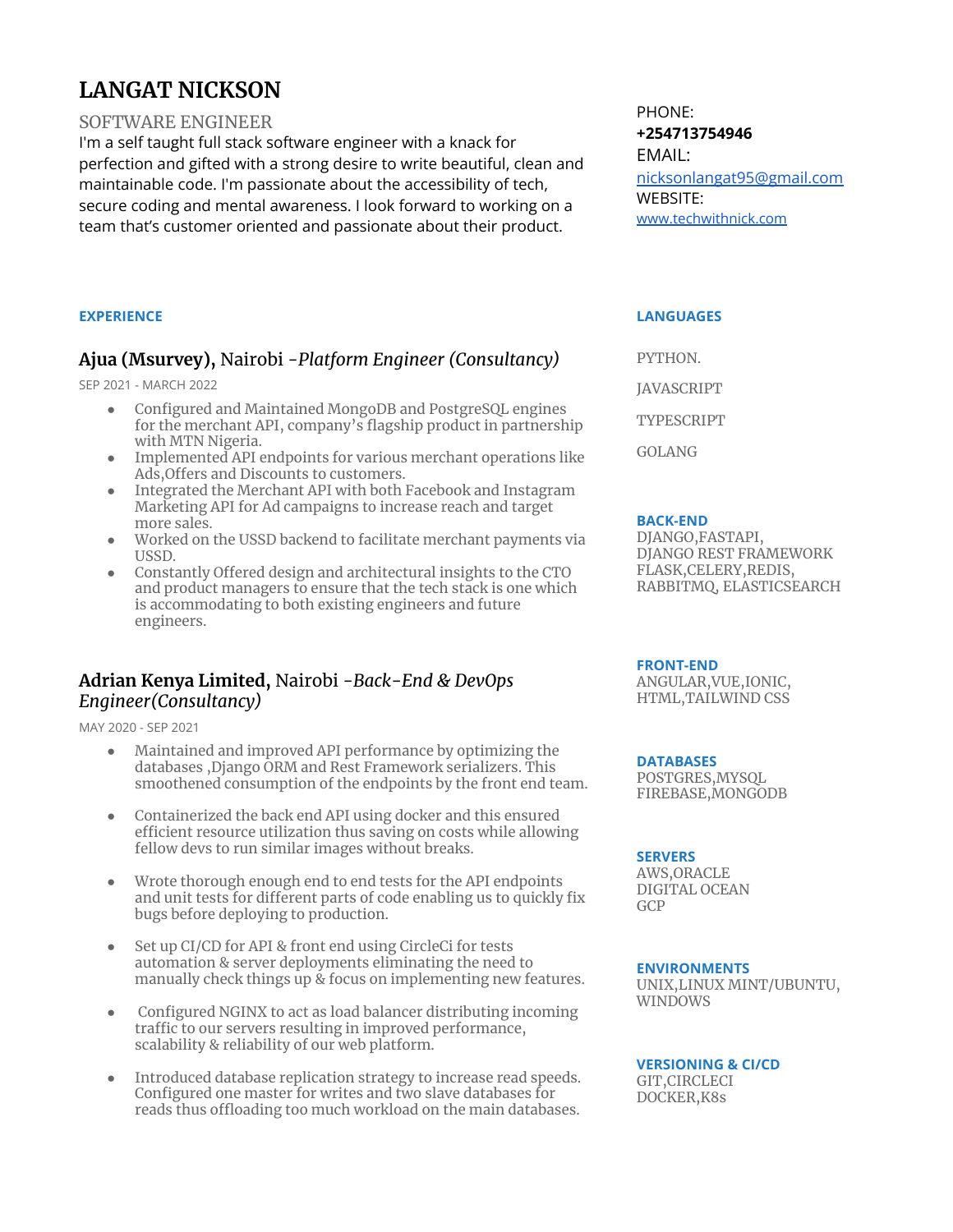# **Pula.io,** Nairobi — *Full-Stack Engineer*

APRIL 2019 - APRIL 2021

- Defined & designed back end solutions and software components along with detailed documentation that can be used by developers internally.
- Developed and improved features for different areas for our back end thus boosting performance.
- Ensured that security & quality assurance best practices are followed throughout the entire software development cycle.
- Run & monitored performance tests on new & existing software for the purposes of correcting mistakes, isolating areas for improvement and general debugging.
- Performed deployment and source control utilizing GIT at regular intervals.

### **Weza ProSoft,** Nairobi — *Back-End Engineer*

JAN 2018 - JAN 2019

- Involved in the designing user interface and experience of the website.
- Wrote the code responsible for the front end as well as back end architecture of the website.
- Created the servers and databases for smooth functionality and interactions of web pages.
- Paid attention to mobile responsiveness thus achieving cross-platform optimization for mobile phones.
- Designed and developed company APIs as well as ensuring they are constantly maintained following industry best practices.

# **PROJECTS**

### **Finlays ERP** — *[https://github.com/nicksonlangat/finlays\\_frontend](https://github.com/nicksonlangat/django_at_ussd)*

Platform for tea estates/farmers. Team leaders use the modules for recording daily plucked weights by employees, manage employee information, record and approve leave requests and prepare and disburse payroll payslips.

#### **iGamer** — *[https://github.com/nicksonlangat/igamer](https://github.com/nicksonlangat/django_at_ussd)*

Platform that offers best game titles at discounted prices. Players can browse through a wide range of games and can checkout and get their digital copy and license to play their favorite games.

### **Med-Manager App** —

#### *[https://github.com/nicksonlangat/med-manager](https://support-portal.adriangroup.app/)*

Med Manager is an app that a patient can use to remind them to take their medicine and keep a track of their intake.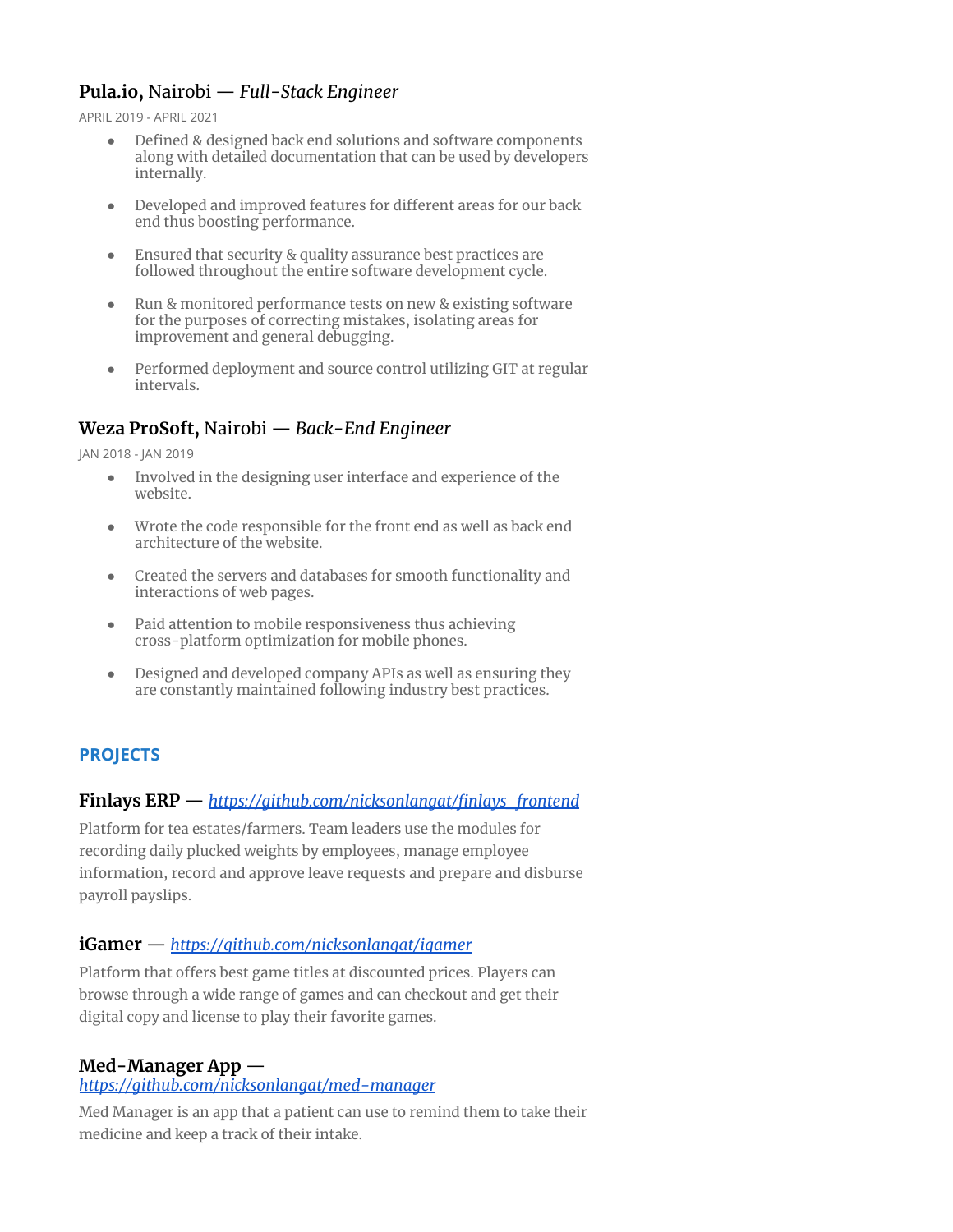### **Mythicals App** — *[https://github.com/nicksonlangat/mythicals-app](https://support-portal.adriangroup.app/)*

A mobile app that users can use to read about mythical beings and worlds of fantasy. Users can bookmark mythicals or mark them as favorites.

### **Easy Pay App** — *[https://github.com/nicksonlangat/billsapp](https://support-portal.adriangroup.app/)*

A mobile app that users can use to purchase electricity tokens. Frequently used phone and meter numbers are stored for ease of use in future.

# **Bus Yetu USSD** —

### *[https://github.com/nicksonlangat/django\\_at\\_ussd](https://github.com/nicksonlangat/django_at_ussd)*

Built an offline USSD app that helps passengers book buses at the comfort of their houses eliminating the manual process of queuing to get bus tickets. Users can also check ticket status and cancel a ticket. I plan to add a payment gateway.

### **Kwyk Shoppers' App** —

#### *<https://play.google.com/store/apps/details?id=io.kwik.lipa>*

Developed this app which allows users to browse through a wide range of products, add to cart, choose payment option then proceed to checkout and submit order.

### **Kwyk Merchants' App**—

### *<https://play.google.com/store/apps/details?id=io.kwikApp.merchant>*

Developed a sister app to Kwyk but for merchants on the platform. They use it to upload new products, see sales data and interact with fellow merchants.

# **Kwyk Riders' App** —

#### *<https://play.google.com/store/apps/details?id=com.kwikdrivers>*

Developed a sister app to Kwyk above but for riders who use it to fulfill customer orders. It has geo-feature for rider location tracking.

# **Adrian Support Ticketing System** —

#### *<https://support-portal.adriangroup.app/>*

The system handles assigning & reassigning of issue/complaint tickets to technicians across all departments at Adrian. It has an automated email notification service, ticket analytics dashboard and also it can create tickets by reading through a department's Microsoft Outlook inbox.

### **Adrian Fleet Management System** —

#### *<https://arp.adriangroup.app/#/casual/report>*

Company vans and trucks needed a system that can be used to request fuel refills, track location and report issues. I built the API for it factoring in all the requirements and it is one of the most used systems at Adrian.